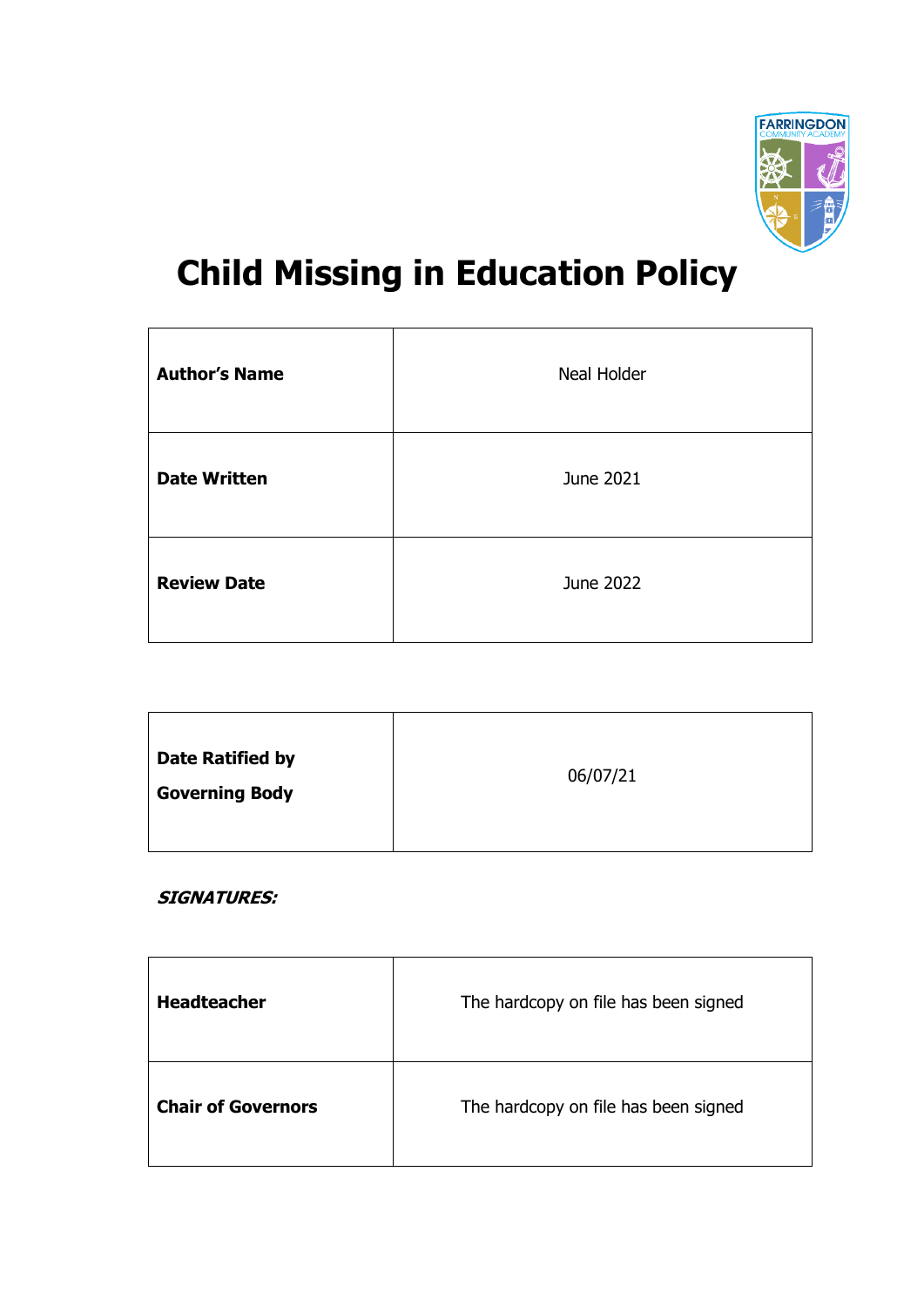#### **Children Missing in Education Policy**

In Children Missing Education - Statutory Guidance for Local Authorities (2016), children missing education are defined as those who are not on a school roll or receiving suitable education otherwise than at school. Those who are regularly absent or have missed 10 school days or more without permission may be at risk of becoming 'children missing education'.

There will not always be a safeguarding concern for children and young people who are missing education. Most children and young people are moving schools supported by their parents/carers, schools and local authority admissions services. A smaller number, however, are at risk of dropping out or disengaging from education and, being out of school, they are at risk of exploitation, going missing and significant harm.

#### **Risks**

These 'missing' children can be vulnerable; it is essential that all services work together to identify and re-engage these children back into appropriate education provision as quickly as possible. It is important to establish, at the earliest possible stage, the reasons for the child being missing.

Possible reasons that should be considered include:

- Failure to start appropriate provision and never enter the system;
- Stopped attending, due to illegal exclusion or withdrawal by parent/carers;
- Failure to complete a transition between schools;
- Children from refugee and asylum -seeking families;
- Children from families who are highly mobile;
- Children at risk of a forced marriage;
- Children experiencing abuse and neglect.
- Children supervised by the Youth Justice System. Children who remain disengaged from education are potentially exposed to higher degrees of risk such as anti-social behaviour and/or sexual exploitation.

Families moving between local authority areas can sometimes lead to a child becoming 'lost' in the system and consequently missing education. When a child has moved, local authorities should check with other local authorities, either regionally or nationally, and share information to ascertain where the child is living. Once the location of the child is established, the relevant local authority must ensure that the child is receiving an education either by attending a school or otherwise.

#### **Recognition**

#### **Schools**

As a result of daily registration, schools are particularly well placed to notice when a child has gone missing. If a member of school becomes aware that a child may have run away or gone missing, they should try to establish with the parents/carers, what has happened. If this is not possible, or the child is missing, the designated safeguarding teacher/advisor should, together with the class teacher, assess the child's vulnerability. Enquiries into the circumstances surrounding a child who is missing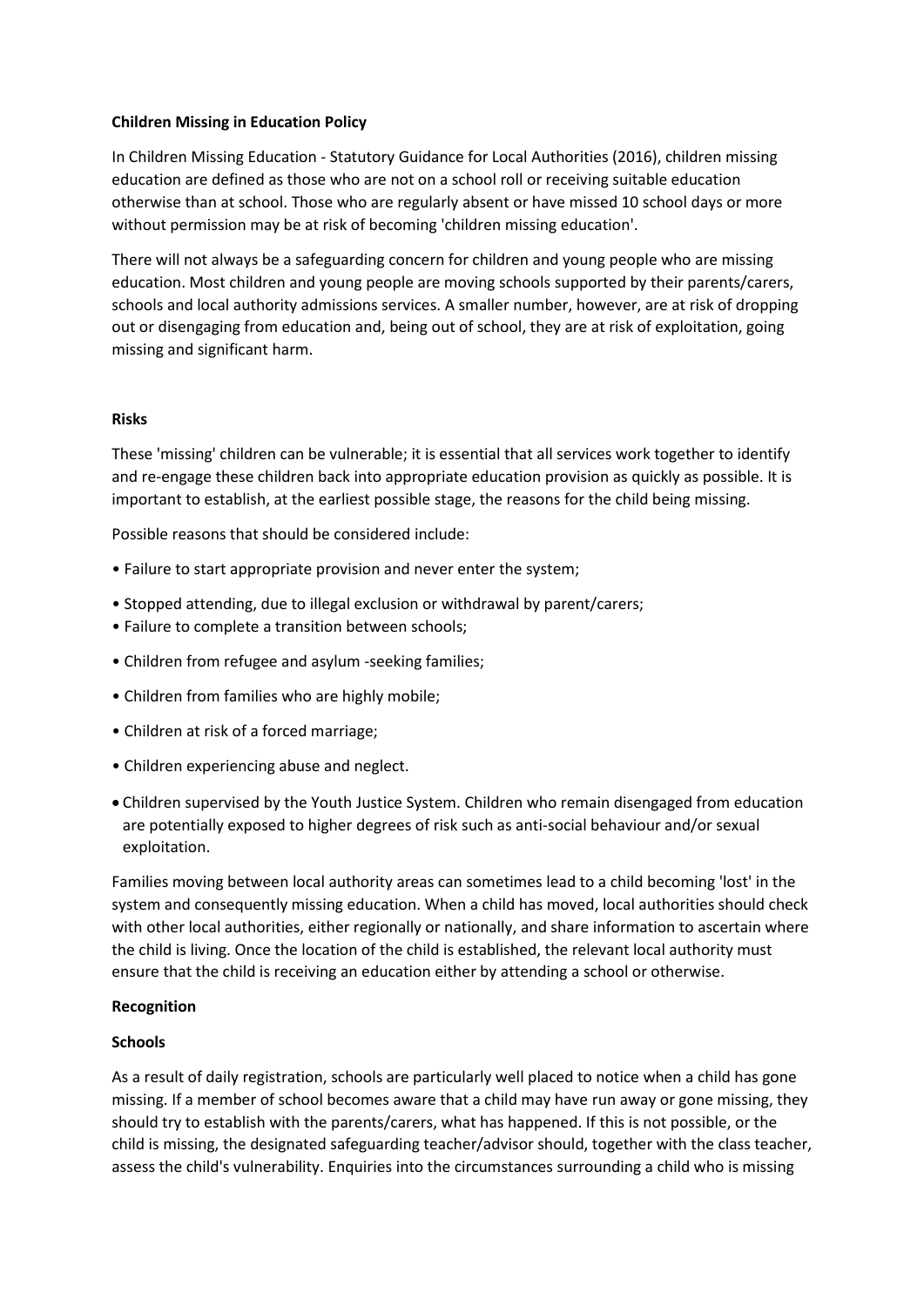from school can be effectively supported by schools adopting an admissions procedure which requires a parent/carer to provide documentary evidence of their own and the child's identity, their status in the UK, and the address at which they are residing. Schools should ensure that a family's contact details are regularly updated. These checks, however, should not become delaying factors in the admissions process. In the circumstances of a child going missing who is not known to any other agencies, the Attemdance Team should inform the Children Missing Education (CME) Officer of any child who has not attended for 10 consecutive school days without provision of reasonable explanation. Prior to doing so, the school should have made enquiries to ascertain whether the child is still residing at the home address and is not attending or whether the child is missing.

#### **Other Agencies**

Where any agency in contact with children and families believes that a child is not on the roll of a school or receiving education otherwise, this information should be passed to the CME Officer with any details they have of the child in question.

#### **Response**

From the first day that a child does not attend school and there is no explanation or authorisation of the absence, the following steps should be taken:

 A text message will be sent by the Attendance Team on or before 9:30 a.m. to try and establish the whereabouts of the child.

• The child's Head of Year or a member of the Attendance Team will contact the parents/carers (person with parental responsibility for the child) by telephone to seek reassurance that the child is safe at home and the reason for absence;

• The outcome of the contact should be assessed and if there are any concerns a consultation with the school's Designated Safeguarding Lead should take place to consider the child's vulnerability. In the following circumstances a referral to children's social care and /or the police should always be made promptly:

- The child may be the victim of a crime;
- The child is subject of a Child Protection plan;
- The child is subject of section 47 enquiries;
- The child is looked after;

There is a known person posing a risk to children in the household or in contact with the household; The answers to further questions could assist a judgement whether or not to inform children's social care and the police

- In which age range is the child?
- Is this very sudden and unexpected behaviour?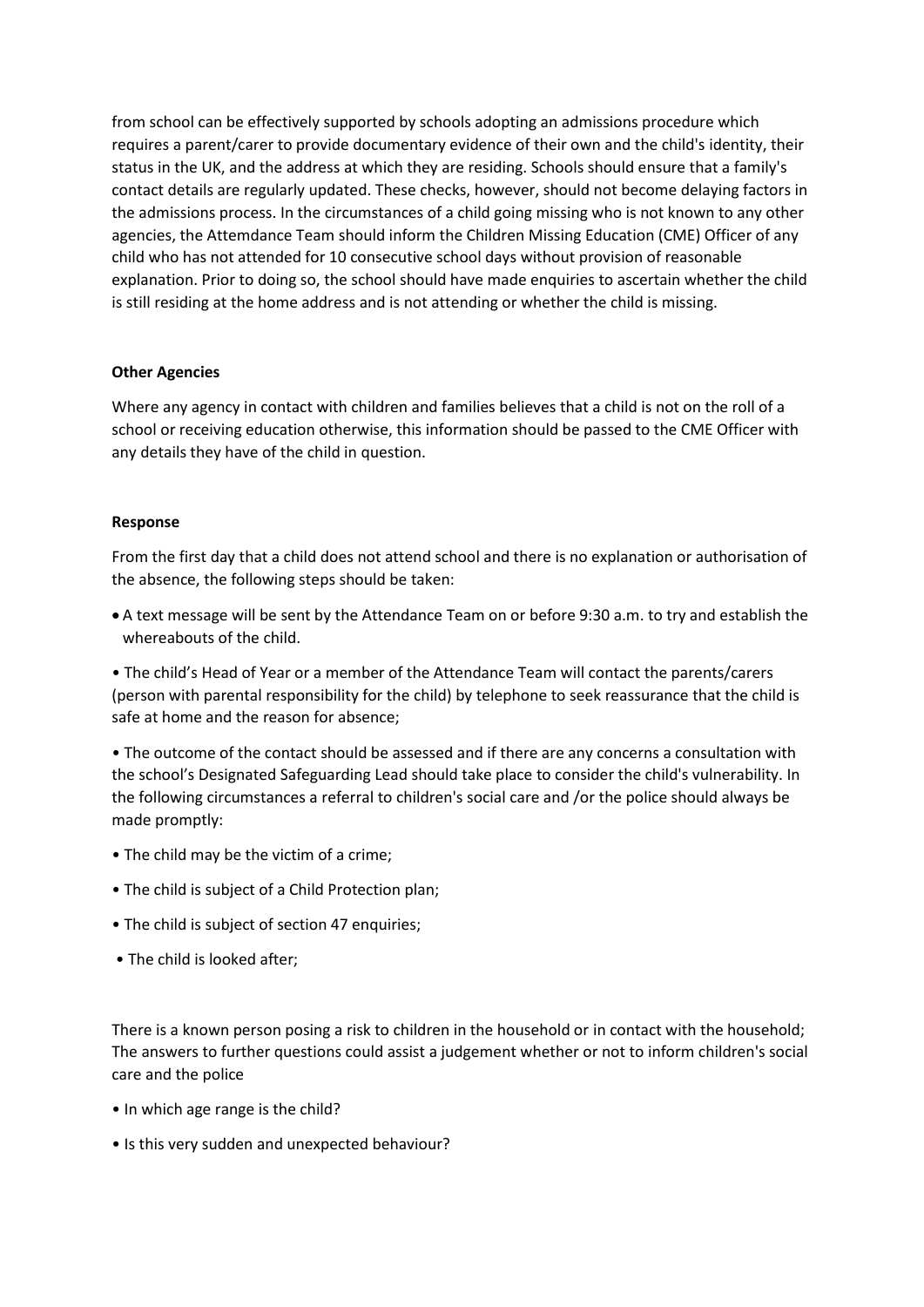• Have there been any past concerns about the child associating with significantly older young people or adults?

- Was there a significant incident prior to the child's unexplained absence?
- Has the child been a victim of bullying?
- Are there health reasons to believe that the child is at risk? e.g. Does the child need essential medication or health care?
- Was the child noted to be depressed prior to their unexplained absence?

• Are there religious or cultural reasons to believe that the child is at risk? e.g. Rites of passage, female genital mutilation or forced marriage planned for the child?

• Has the child a disability and/or special educational needs?

• Have there been past concerns about this child and family which together with the sudden disappearance are worrying? e.g. Is there any known history of drug or alcohol dependency within the family? Is there any known history of domestic violence? Is there concern about the parent/carer's ability to protect the child from harm? Is there any concern about extremist views?

#### **Children missing from education but not missing from home**

The length of time that a child remains out of school could, of itself, be an alerting factor of risk of harm to the child. A judgement as to timeliness is required in respect of the referral to the local authority. This timeliness should be on a case by case basis.

In exceptional circumstances, a leave of absence can be authorised by the head teacher, at which point a return date is set. In these cases, the timeline for enquiries starts from when the child does not attend school on the expected return date, not from the day the authorised leave started.

# **Notifications and Actions for Children Missing from Education where there are Safeguarding Concerns**

If the answers to any of the points set out in the previous section indicate that there are concerns about the child's safety then a referral should be made to Children's Social Care and the Police on day one.

The school should work in collaboration with children's social care and the police and the Designated Safeguarding Lead should participate in any strategy discussions, section 47 enquiries and child protection conferences which may arise.

### **Reasonable enquiry**

If the judgement reached on day one is that there is no reason to believe that the child is suffering, or likely to suffer, significant harm, then the school should delay making a referral to allow them to make further reasonable enquiries. Reasonable enquiries include staff checking with all members of staff with whom the child may have had contact, with the pupil's friends and their parents, siblings and known relatives at school, and others. The speed at which these reasonable enquiries are made will depend upon any known or concerning factors that may arise through the enquiry process.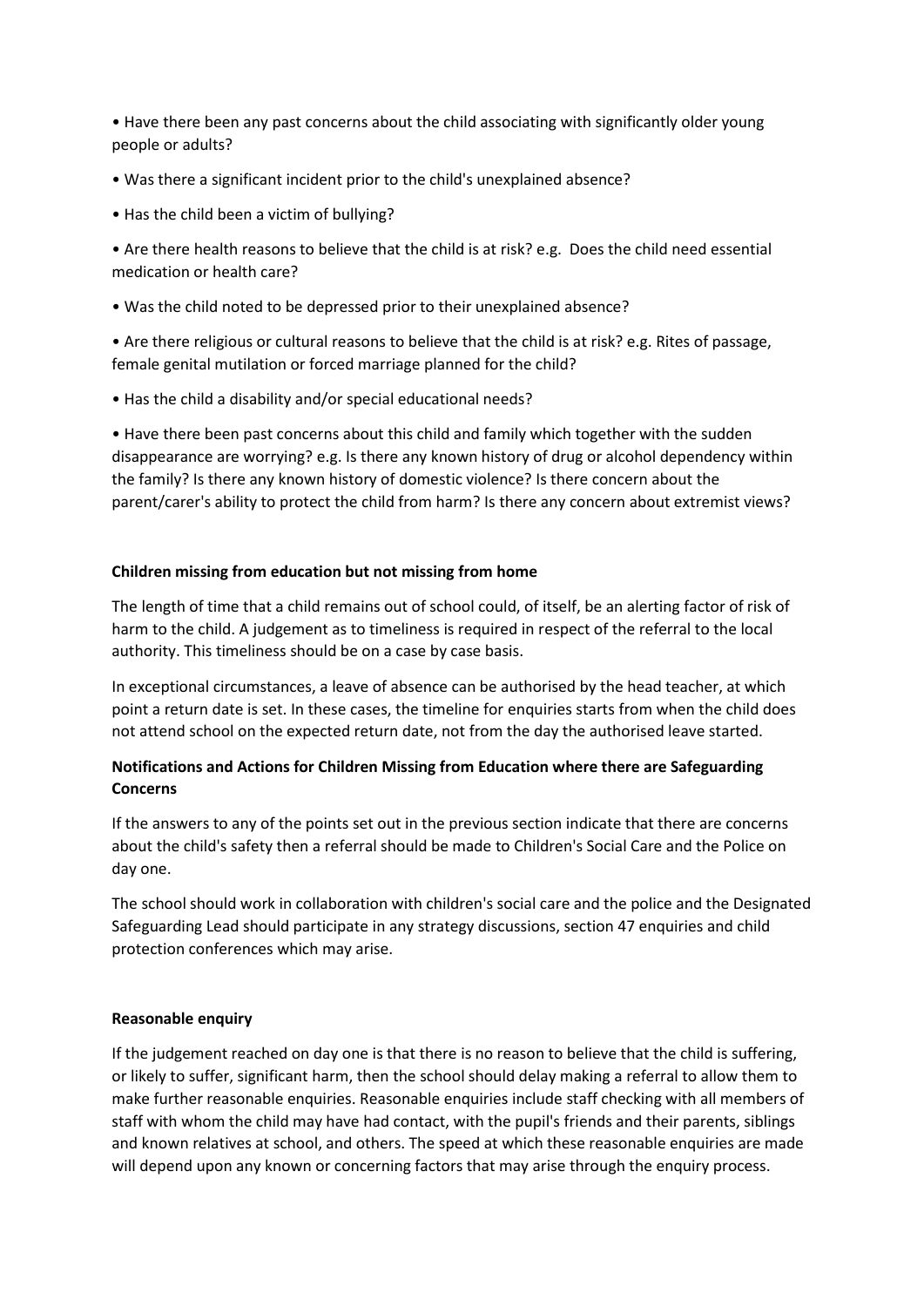School staff should also make telephone calls to any numbers held on record or identified and send a letter to the last known address. Home visits can be made by school based staff in consultation with local authority staff.

#### **Transfer of information when a pupil changes school**

The Education (Pupil Information) (England) Regulations 2000 (SI 2000/297) (as amended by SI 2001 /1212 and SI 2002/1680) governs the transfer of information between schools.

• Regulation 10(3) states that 'The headteacher of the pupil's old school shall send the information within fifteen school days of the pupil's ceasing to be registered at the school'. However

• Regulation 10 ( 4) states that 'This regulation does not apply where it is not reasonably practicable for the headteacher of the old school to ascertain the pupil's new school or where the pupil was registered at his old school for less than four weeks'.

If the CME Officer or any other agency becomes aware the child has moved to another school the service should ensure all relevant agencies are informed so that arrangements can be made to forward records from the previous school. Changes to the Children Missing Education statutory regulations in September 2016 require that all schools must now report all starters and leavers to the local authority. This includes starters, no shows, and leavers that are outside of normal transition rounds, following the local authority's processes.

#### **School Procedure**

# **(All information has been taken from Guidance to identifying children missing from education – Together for Children)**

Should a child leave a Sunderland school without the school being advised (by the parent/carer) of the name and location of a new school, the school should immediately notify the EHAAT. For more information contact our Early Help Service on 0191 561 4127 or email [EHAAT@togetherforchildren.org.uk.](mailto:EHAAT@togetherforchildren.org.uk)

Should the child be the subject of a Child Protection Plan or a Child In Need plan, the school should also notify the named social workers.

Where child protection concerns arise as a result of the withdrawal from school, the school should contact ICRT on 0191 561 7007.

As CME may raise potential safeguarding issues: If schools believe a child or family has gone missing they should follow the locating pupils missing procedures (Appendix 2).

Schools should not remove any child from their roll without completing form CME1 to ensure that all children removed from the school register are, in accordance with Regulation 8(h)(iii) of the Education (Pupil Registration) Regulations 2006.

EHAAT monitors pupils who have been removed from roll on a monthly basis to:

- Ensure that the legislation on this matter is followed and to,
- Ensure that no pupil is allowed to go missing from education.